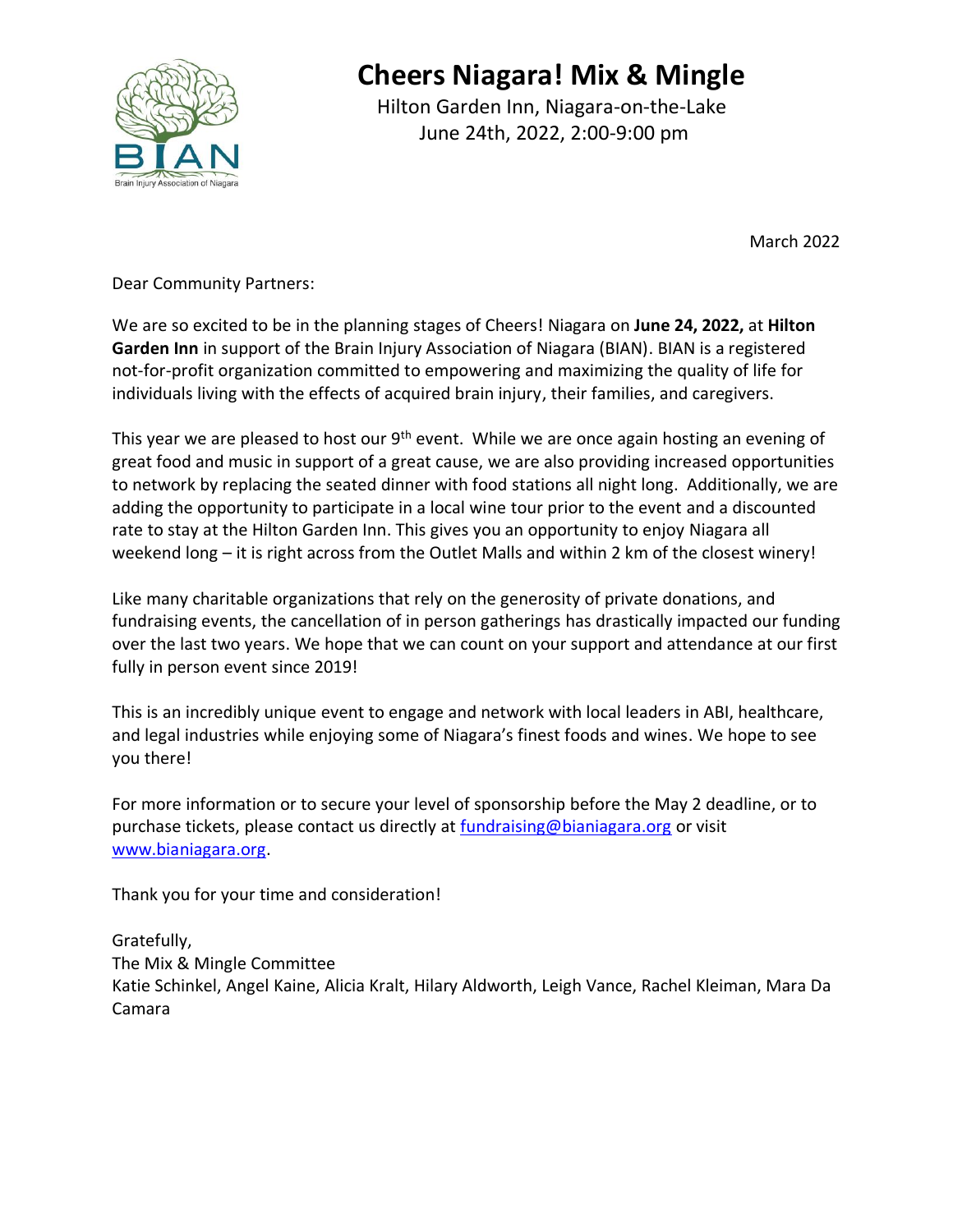

Hilton Garden Inn, Niagara-on-the-Lake June 24th, 2022, 2:00-9:00 pm

#### **TITLE LEVEL SPONSORSHIP \$10,000** *(1 Sponsorship Opportunity)*

- Your company will be identified as a title level sponsor on exclusive signage at the registration table
- Your logo with a hyperlink to your website on BIAN website for one year following the event
- Social media recognition leading up to and following the event
- You will be recognized in BIAN's Newsletter leading up to and following the event
- Opportunity for a company representative to speak at the event
- **Twelve (12) event tickets**
- Full screen ad in event PowerPoint
- Exclusive logo signage on podium

### **PLATINUM LEVEL SPONSORSHIP \$5,000** *(1 Sponsorship Opportunity)*

- Your company will be identified as a platinum level sponsor on signage at registration
- Your logo with a hyperlink to your website on BIAN website for one year following the event
- Social media recognition leading up to and following the event
- You will be recognized in BIAN's Newsletter following the event
- **Eight (8) event tickets**
- Full screen ad in event PowerPoint
- Banner/Poster recognition in the hall

### **GOLD LEVEL SPONSORSHIP \$2,500** *(2 Sponsorship Opportunities)*

- Your company will be identified as a gold level sponsor on signage at the registration table
- Your logo with a hyperlink to your website on BIAN website for six months following the event
- Social media recognition leading up to and following the event
- You will be recognized in BIAN's Newsletter following the event
- **Four (4) event tickets**
- Logo in event PowerPoint
- Banner/Poster recognition in the hall

### **SILVER LEVEL SPONSOR \$1,000** *(3 Sponsorship Opportunities)*

- Your logo, hyperlink, and acknowledgement on BIAN website for one year the event
- Social media recognition leading up to and following the event
- You will be recognized in BIAN's Newsletter following the event
- **Two (2) event tickets**
- Logo in event PowerPoint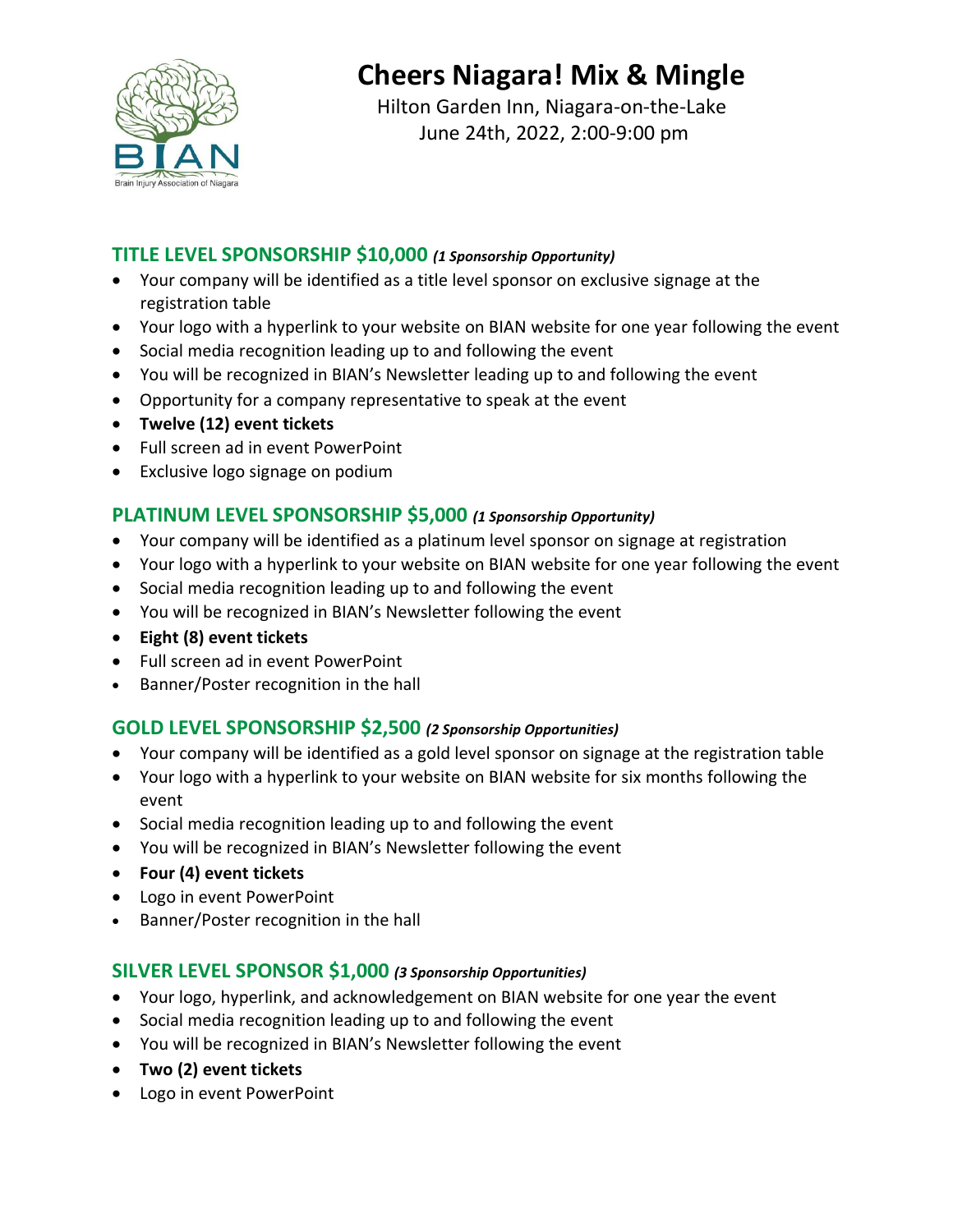

Hilton Garden Inn, Niagara-on-the-Lake June 24th, 2022, 2:00-9:00 pm

• Banner/Poster recognition in the hall

## **BRONZE LEVEL SPONSORSHIP \$500** *(4 Sponsorship Opportunities)*

- Your logo, hyperlink, and acknowledgement on BIAN website for one year the event
- Social media recognition leading up to and following the event
- Company name in event PowerPoint

#### **DIGITAL BOOTH SPONSOR \$1,500** *(2 Sponsorship Opportunities)*

- Your logo, hyperlink, and acknowledgement on BIAN website
- Social media recognition leading up to and following the event
- Your logo will be featured on the digital photos sent to guests, and used following the event on social media and BIAN website

#### **DESSERT STATION SPONSOR \$1,000** *(2 Sponsorship Opportunities)*

- Your logo, hyperlink, and acknowledgement on BIAN website
- Social media recognition leading up to and following the event
- Your logo will be displayed at the Dessert Station
- Logo in event PowerPoint

#### **BAR SPONSOR \$1,000** *(2 Sponsorship Opportunities)*

- Your company name (a maximum of 20 characters) will be printed on napkins used during our cocktail hour
- Signage at the bar
- Your logo, hyperlink, and acknowledgement on BIAN website
- Social media recognition leading up to and following the event
- Logo in event PowerPoint

#### **ENTERTAINMENT SPONSOR \$500** *(4 Sponsorship Opportunities Remaining)*

- You will be identified as an Entertainment Sponsor on signage in a prime location
- Your logo, hyperlink, and acknowledgement on BIAN website
- Your sponsorship commitment will be posted on social media outlets leading up to and following the event
- Company name in event PowerPoint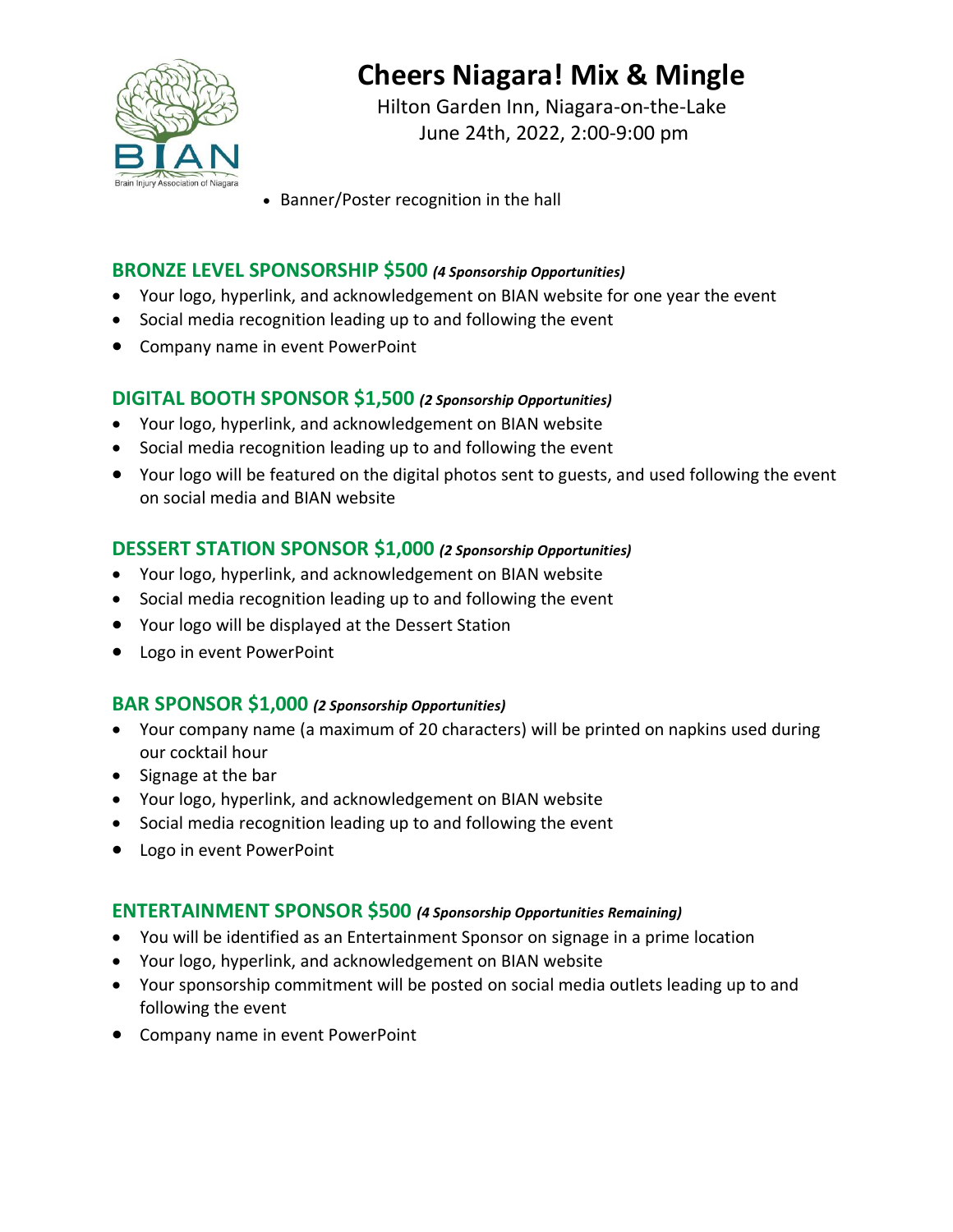

Hilton Garden Inn, Niagara-on-the-Lake June 24th, 2022, 2:00-9:00 pm

# **MIX & MINGLE REGISTRATION FORM**

**\*\*If you are not registering online, please complete and email this form t[o fundraising@bianiagara.org](mailto:fundraising@bianiagara.org) \*\***

Name of Company: \_\_\_\_\_\_\_\_\_\_\_\_\_\_\_\_\_\_\_\_\_\_\_\_\_\_\_\_\_\_\_\_\_\_\_\_\_\_\_\_\_\_\_\_\_\_\_\_\_\_ Contact Name: \_\_\_\_\_\_\_\_\_\_\_\_\_\_\_\_\_\_\_\_\_\_\_\_\_\_\_\_\_\_\_\_\_\_\_\_\_\_\_\_\_\_\_\_\_\_\_\_\_\_\_\_\_\_ Contact Email: **Exercise Email:**  $\blacksquare$ 

### **Event Tickets**

Included in Sponsorship. **\*Tickets can only be purchased online or through email\***

Please list the name(s) of all individuals attending below:

| 1.  | 11. |
|-----|-----|
| 2.  | 12. |
| 3.  | 13. |
| 4.  | 14. |
| 5.  | 15. |
| 6.  | 16. |
| 7.  | 17. |
| 8.  | 18. |
| 9.  | 19. |
| 10. | 20. |

**Sponsorship** *Please check the appropriate box(es). Sponsorship opportunities are subject to availability.*

- -
- $\Box$  Title \$10,000  $\Box$  Digital Booth Sponsor \$1,500
- Diamond \$5,000 Dessert Bar Sponsor \$1,000
- 
- 
- $\Box$  Gold \$2,500  $\Box$  Bar Sponsor \$1,000
- □ Silver \$1,000 Dentertainment Sponsor \$500
- □ Bronze \$500

**Total Amount Owing: \$\_\_\_\_\_\_\_\_\_**

 $\Box$  I am mailing a cheque (payable to BIAN) to 300 Bunting Rd, Unit 4 St. Catharines, L2M 7X3

 $\Box$  Please send me an invoice to the email listed above (payable online by credit card)